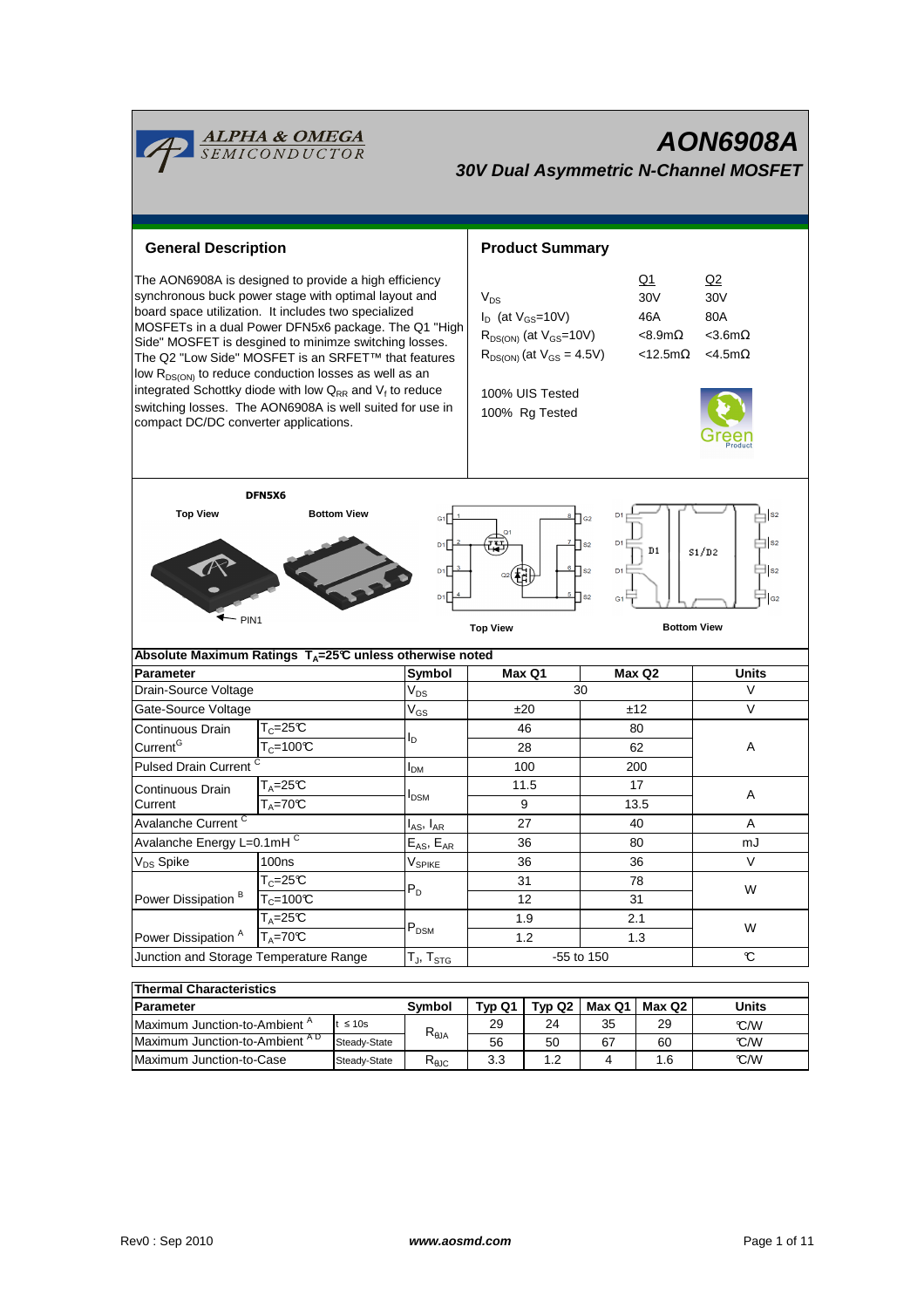

#### **Q1 Electrical Characteristics (TJ=25°C unless otherwise noted)**

| <b>Symbol</b>                           | <b>Parameter</b>                      | <b>Conditions</b>                                                                           |              |     | <b>Typ</b> | <b>Max</b>   | <b>Units</b> |  |  |
|-----------------------------------------|---------------------------------------|---------------------------------------------------------------------------------------------|--------------|-----|------------|--------------|--------------|--|--|
| <b>STATIC PARAMETERS</b>                |                                       |                                                                                             |              |     |            |              |              |  |  |
| <b>BV<sub>DSS</sub></b>                 | Drain-Source Breakdown Voltage        | $I_D = 250 \mu A$ , $V_{GS} = 0V$                                                           |              | 30  |            |              | $\vee$       |  |  |
| $I_{DSS}$                               | Zero Gate Voltage Drain Current       | $V_{DS}$ =30V, $V_{GS}$ =0V<br>$T_{\text{J}} = 55^{\circ}C$                                 |              |     |            | 1            | μA           |  |  |
|                                         |                                       |                                                                                             |              |     |            | 5            |              |  |  |
| $I_{GSS}$                               | Gate-Body leakage current             | $V_{DS} = 0V$ , $V_{GS} = \pm 20V$                                                          |              |     |            | 100          | nA           |  |  |
| $\mathsf{V}_{\mathsf{GS}(\mathsf{th})}$ | Gate Threshold Voltage                | $V_{DS} = V_{GS} I_D = 250 \mu A$                                                           |              | 1.3 | 1.8        | 2.4          | $\vee$       |  |  |
| $I_{D(ON)}$                             | On state drain current                | $V_{GS}$ =10V, $V_{DS}$ =5V                                                                 |              | 100 |            |              | A            |  |  |
| $R_{DS(ON)}$                            | Static Drain-Source On-Resistance     | $V_{GS}$ =10V, $I_{D}$ =11.5A                                                               |              |     | 7.4        | 8.9          |              |  |  |
|                                         |                                       |                                                                                             | $T_i = 125C$ |     | 11.1       | 13.4         | $m\Omega$    |  |  |
|                                         |                                       | $V_{GS}$ =4.5V, $I_{D}$ =11.5A                                                              |              | 10  | 12.5       | $m\Omega$    |              |  |  |
| $g_{FS}$                                | <b>Forward Transconductance</b>       | $V_{DS} = 5V$ , $I_D = 11.5A$                                                               |              |     | 50         |              | S            |  |  |
| $V_{SD}$                                | Diode Forward Voltage                 | $IS=1A, VGS=0V$                                                                             |              |     | 0.7        | $\mathbf{1}$ | V            |  |  |
| $I_{\rm S}$                             | Maximum Body-Diode Continuous Current |                                                                                             |              |     |            | 34           | A            |  |  |
|                                         | <b>DYNAMIC PARAMETERS</b>             |                                                                                             |              |     |            |              |              |  |  |
| $C_{\text{iss}}$                        | Input Capacitance                     |                                                                                             |              |     | 850        | 1110         | рF           |  |  |
| $C_{\rm oss}$                           | <b>Output Capacitance</b>             | $V_{GS}$ =0V, $V_{DS}$ =15V, f=1MHz                                                         |              | 260 | 380        | 540          | pF           |  |  |
| $C_{\rm rss}$                           | Reverse Transfer Capacitance          |                                                                                             |              | 18  | 30         | 51           | pF           |  |  |
| $R_{g}$                                 | Gate resistance                       | $V_{GS}$ =0V, $V_{DS}$ =0V, f=1MHz                                                          |              | 0.7 | 1.4        | 2.1          | Ω            |  |  |
|                                         | <b>SWITCHING PARAMETERS</b>           |                                                                                             |              |     |            |              |              |  |  |
| Q <sub>a</sub> (10V)                    | <b>Total Gate Charge</b>              | $V_{\text{GS}}$ =10V, $V_{\text{DS}}$ =15V, $I_{\text{D}}$ =11.5A                           |              | 10  | 12.5       | 15           | nC           |  |  |
| $Q_g(4.5V)$                             | <b>Total Gate Charge</b>              |                                                                                             |              | 4.6 | 5.7        | 6.9          | nC           |  |  |
| $\mathsf{Q}_{\underline{\text{gs}}}$    | Gate Source Charge                    |                                                                                             |              | 1.6 | 2          | 2.4          | nC           |  |  |
| $Q_{gd}$                                | Gate Drain Charge                     |                                                                                             |              |     | 2.6        | 3.6          | nC           |  |  |
| $t_{D(on)}$                             | Turn-On DelayTime                     |                                                                                             |              |     | 5          |              | ns           |  |  |
| $\mathfrak{t}_{\mathsf{r}}$             | Turn-On Rise Time                     | $V_{GS}$ =10V, $V_{DS}$ =15V, R <sub>L</sub> =0.75 $\Omega$ ,<br>$R_{\text{GEN}} = 3\Omega$ |              |     | 9.5        |              | ns           |  |  |
| $t_{D(\underline{off})}$                | Turn-Off DelayTime                    |                                                                                             |              |     | 18.5       |              | ns           |  |  |
| $t_f$                                   | <b>Turn-Off Fall Time</b>             |                                                                                             |              |     | 4          |              | ns           |  |  |
| $t_{rr}$                                | Body Diode Reverse Recovery Time      | $I_F = 11.5A$ , dl/dt=500A/ $\mu$ s                                                         |              | 8   | 10.5       | 13           | ns           |  |  |
| $Q_{rr}$                                | Body Diode Reverse Recovery Charge    | $I_F = 11.5A$ , dl/dt=500A/ $\mu$ s                                                         |              | 13  | 17.2       | 21           | nC           |  |  |

A. The value of R<sub>θJA</sub> is measured with the device mounted on 1in<sup>2</sup> FR-4 board with 2oz. Copper, in a still air environment with T<sub>A</sub>=25℃. The

Power dissipation P<sub>DSM</sub> is based on R<sub>θJA</sub> and the maximum allowed junction temperature of 150°C. The value in any given application depends on the user's specific board design.

B. The power dissipation P<sub>D</sub> is based on T<sub>J(MAX)</sub>=150°C, using junction-to-case thermal resistance, and is more useful in setting the upper dissipation limit for cases where additional heatsinking is used.

C. Repetitive rating, pulse width limited by junction temperature  $T_{J(MAX)}$ =150°C. Ratings are based on low frequency and duty cycles to keep initial T $_{\textrm{\scriptsize{J}}}$  =25°C.

D. The  $R_{\theta JA}$  is the sum of the thermal impedence from junction to case  $R_{\theta JC}$  and case to ambient.

E. The static characteristics in Figures 1 to 6 are obtained using <300µs pulses, duty cycle 0.5% max.

F. These curves are based on the junction-to-case thermal impedence which is measured with the device mounted to a large heatsink,

assuming a maximum junction temperature of  $T_{J(MAX)}$ =150°C. The SOA curve provides a single pulse ratin g.

G. The maximum current rating is limited by package.

H. These tests are performed with the device mounted on 1 in<sup>2</sup> FR-4 board with 2oz. Copper, in a still air environment with TA=25°C.

COMPONENTS IN LIFE SUPPORT DEVICES OR SYSTEMS ARE NOT AUTHORIZED. AOS DOES NOT ASSUME ANY LIABILITY ARISING OUT OF SUCH APPLICATIONS OR USES OF ITS PRODUCTS. AOS RESERVES THE RIGHT TO IMPROVE PRODUCT DESIGN, FUNCTIONS AND RELIABILITY WITHOUT NOTICE.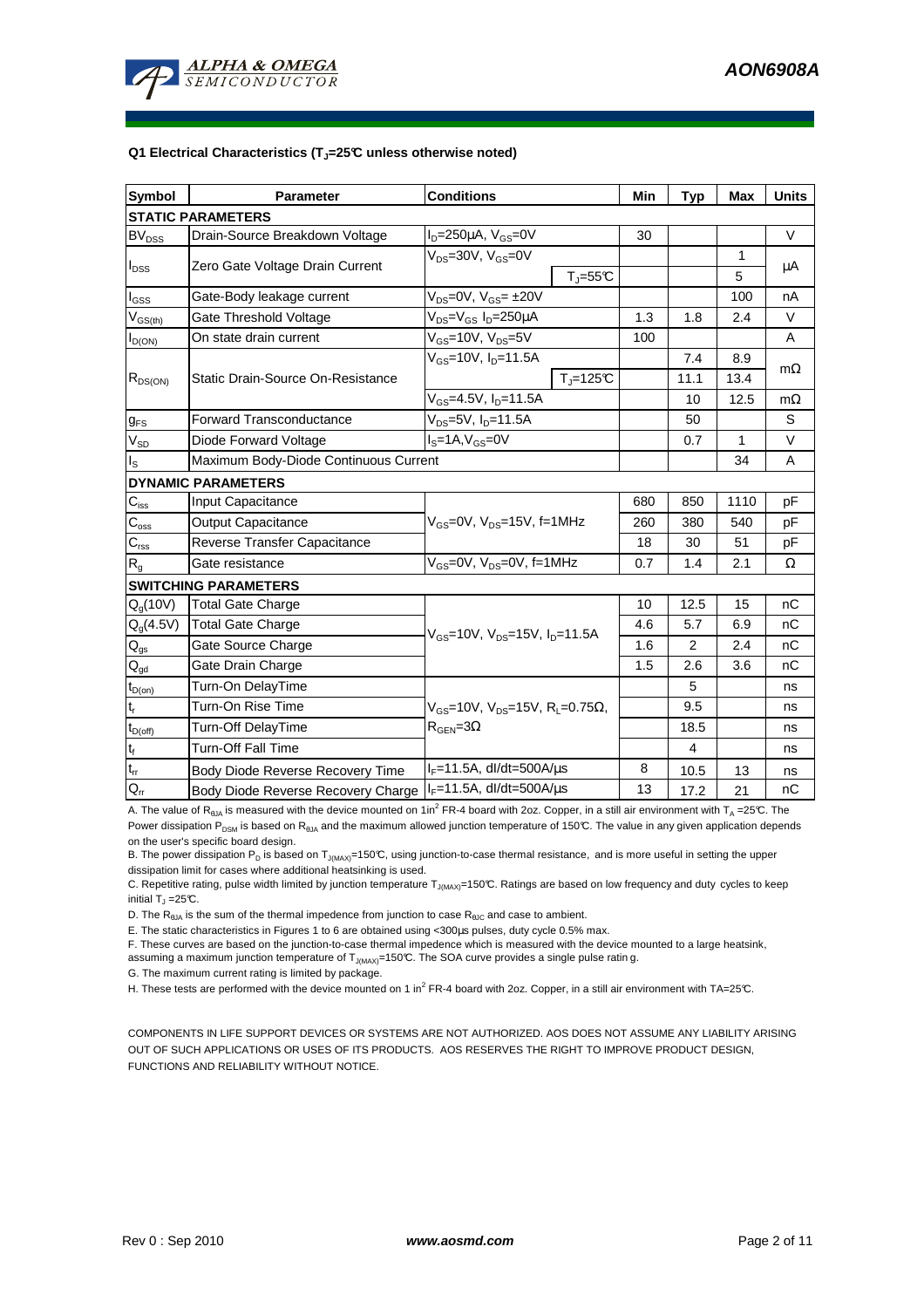

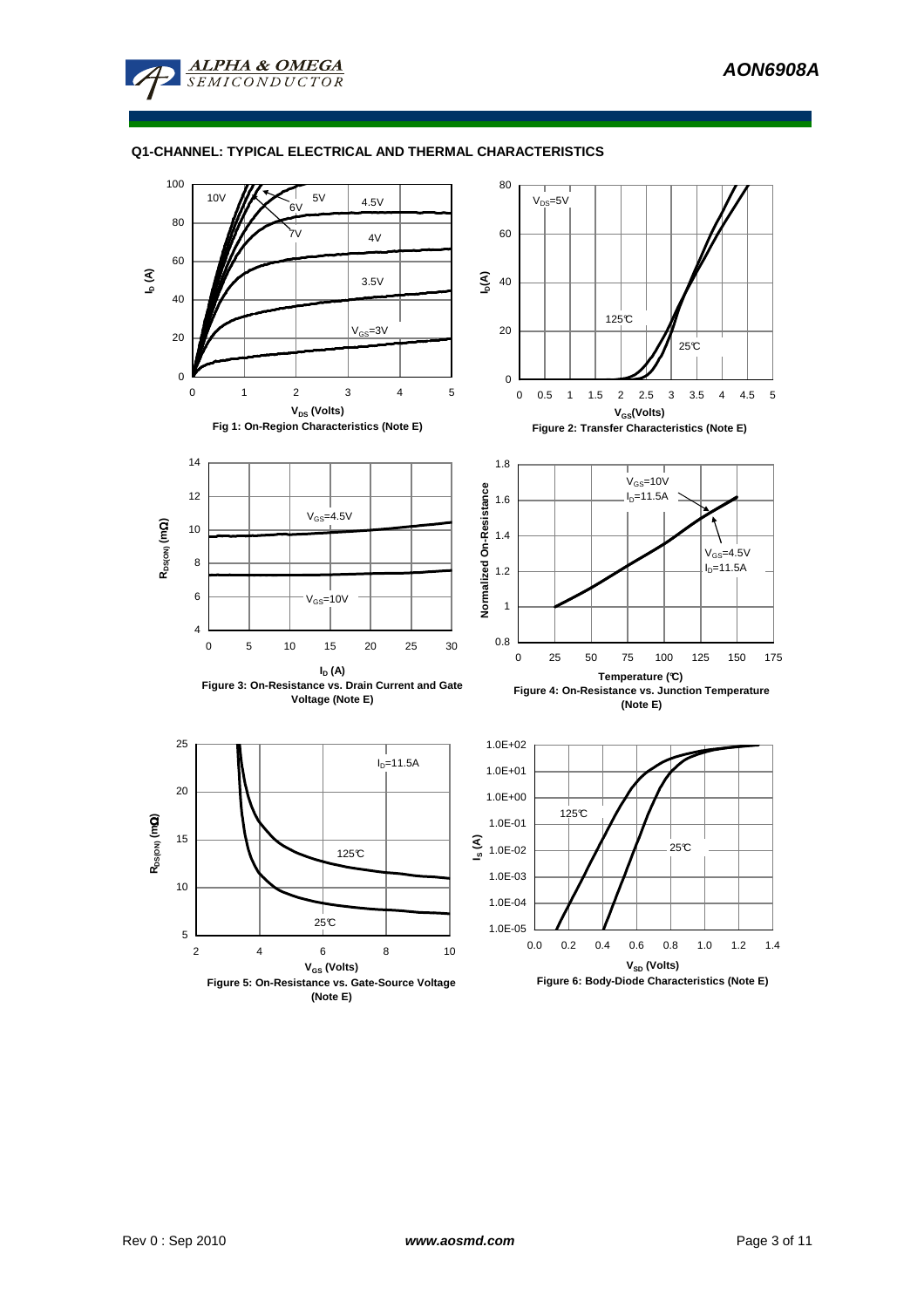



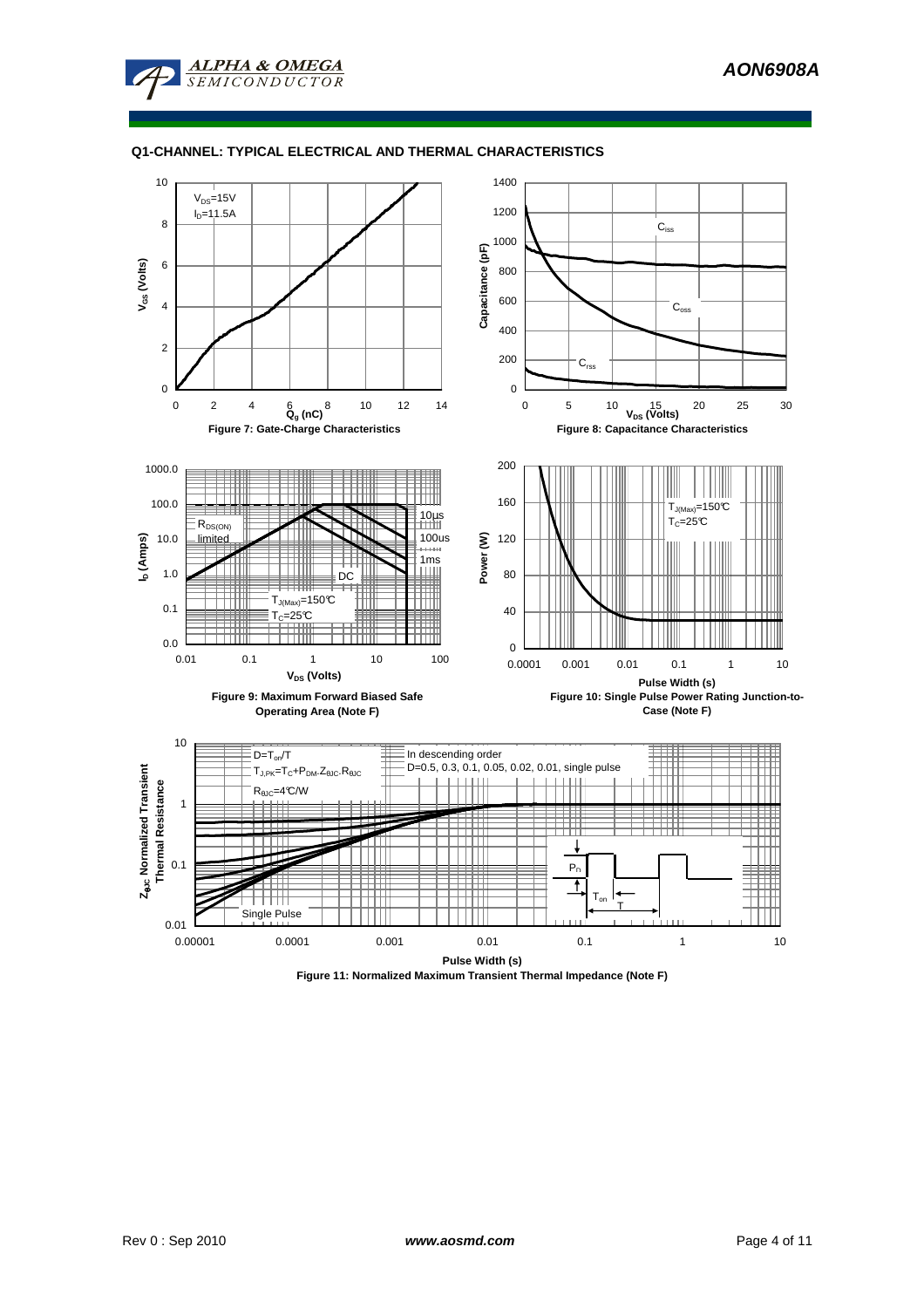



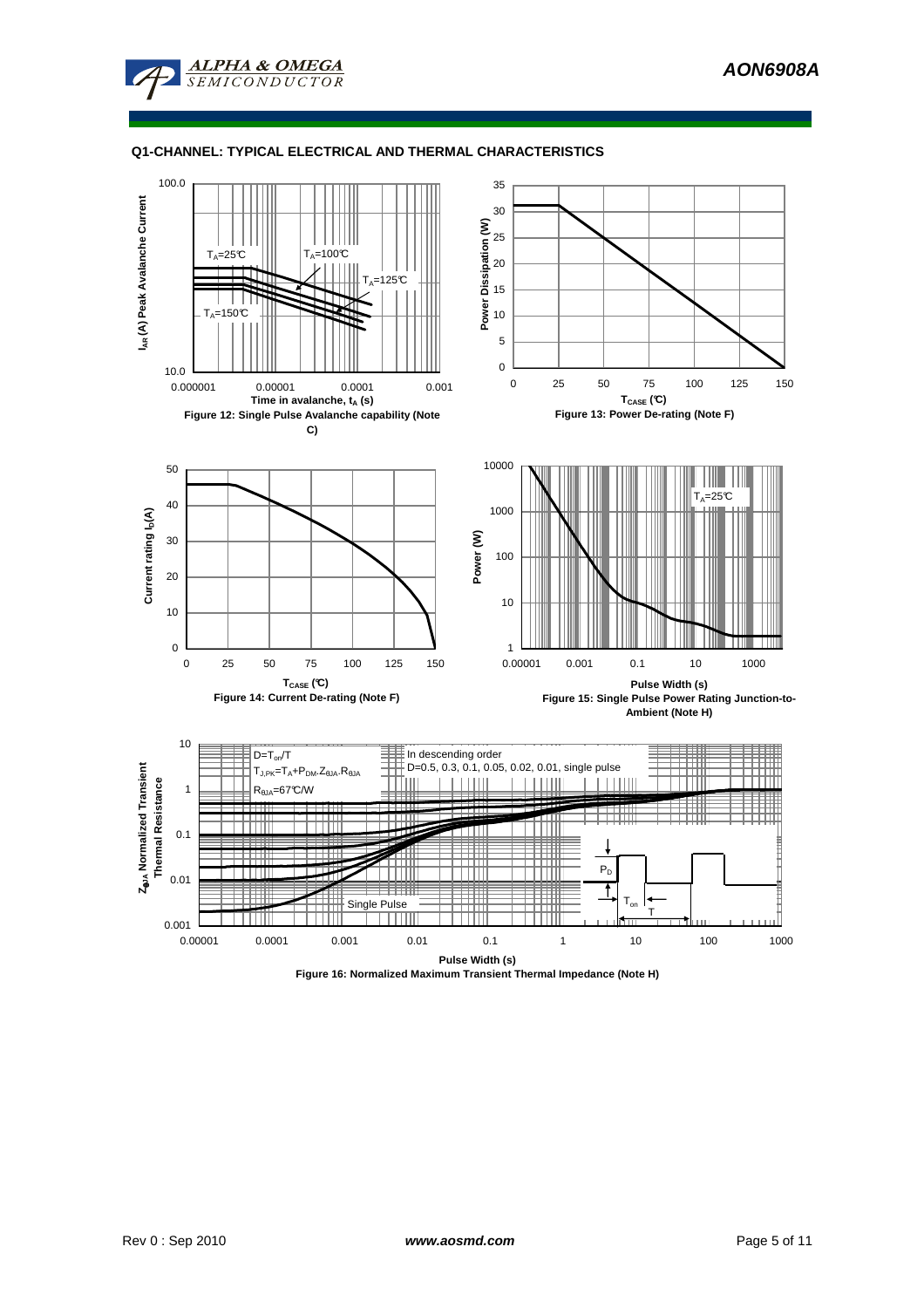

#### **Q2 Electrical Characteristics (TJ=25°C unless otherwise noted)**

| <b>Symbol</b>                           | <b>Parameter</b>                                   | <b>Conditions</b>                                                                                           |              | Min  | <b>Typ</b>     | <b>Max</b> | <b>Units</b> |  |  |
|-----------------------------------------|----------------------------------------------------|-------------------------------------------------------------------------------------------------------------|--------------|------|----------------|------------|--------------|--|--|
| <b>STATIC PARAMETERS</b>                |                                                    |                                                                                                             |              |      |                |            |              |  |  |
| <b>BV<sub>DSS</sub></b>                 | Drain-Source Breakdown Voltage                     | $I_D = 10mA$ , $V_{GS} = 0V$                                                                                |              | 30   |                |            | $\vee$       |  |  |
| $I_{\text{DSS}}$                        | Zero Gate Voltage Drain Current                    | $V_{DS}$ =30V, $V_{GS}$ =0V<br>$T_{\text{J}} = 55^{\circ}C$                                                 |              |      |                | 0.5        | mA           |  |  |
|                                         |                                                    |                                                                                                             |              |      |                | 100        |              |  |  |
| $I_{GSS}$                               | Gate-Body leakage current                          | $V_{DS} = 0V$ , $V_{GS} = \pm 12V$                                                                          |              |      |                | 100        | nA           |  |  |
| $\mathsf{V}_{\mathsf{GS}(\mathsf{th})}$ | Gate Threshold Voltage                             | V <sub>DS</sub> =V <sub>GS</sub> I <sub>D</sub> =250µA                                                      |              | 1    | 1.5            | 2          | V            |  |  |
| $I_{D(ON)}$                             | On state drain current                             | $V_{GS}$ =10V, $V_{DS}$ =5V                                                                                 |              | 200  |                |            | A            |  |  |
| $R_{DS(ON)}$                            | Static Drain-Source On-Resistance                  | $V_{GS}$ =10V, $I_D$ =20A                                                                                   |              |      | 2.9            | 3.6        | $m\Omega$    |  |  |
|                                         |                                                    |                                                                                                             | $T_i = 125C$ |      | 4.3            | 5.2        |              |  |  |
|                                         |                                                    | $V_{GS}$ =4.5V, I <sub>D</sub> =20A                                                                         |              |      | 3.3            | 4.5        | $m\Omega$    |  |  |
| $g_{FS}$                                | <b>Forward Transconductance</b>                    | $V_{DS} = 5V$ , $I_D = 20A$                                                                                 |              | 115  |                | S          |              |  |  |
| $V_{SD}$                                | Diode Forward Voltage                              | $IS=1A, VGS=0V$                                                                                             |              | 0.4  | 0.7            | V          |              |  |  |
| $I_{\rm S}$                             | Maximum Body-Diode Continuous Current <sup>G</sup> |                                                                                                             |              |      | 80             | A          |              |  |  |
|                                         | <b>DYNAMIC PARAMETERS</b>                          |                                                                                                             |              |      |                |            |              |  |  |
| $C_{\text{iss}}$                        | Input Capacitance                                  |                                                                                                             |              | 3500 | 4380           | 5260       | pF           |  |  |
| $C_{\rm oss}$                           | <b>Output Capacitance</b>                          | $V_{GS}$ =0V, $V_{DS}$ =15V, f=1MHz                                                                         |              | 340  | 490            | 640        | pF           |  |  |
| $C_{\text{rss}}$                        | Reverse Transfer Capacitance                       |                                                                                                             | 160          | 280  | 400            | pF         |              |  |  |
| $R_{q}$                                 | Gate resistance                                    | $V_{GS}$ =0V, $V_{DS}$ =0V, f=1MHz                                                                          |              | 0.3  | 0.7            | 1.1        | Ω            |  |  |
| <b>SWITCHING PARAMETERS</b>             |                                                    |                                                                                                             |              |      |                |            |              |  |  |
| $Q_q(4.5V)$                             | <b>Total Gate Charge</b>                           | $V_{\text{GS}}$ =10V, $V_{\text{DS}}$ =15V, $I_{\text{D}}$ =20A                                             |              | 24   | 31             | 38         | nC           |  |  |
| $\mathsf{Q}_{\mathsf{gs}}$              | Gate Source Charge                                 |                                                                                                             |              |      | 11             |            | nC           |  |  |
| $Q_{gd}$                                | Gate Drain Charge                                  |                                                                                                             |              |      | 9              |            | nC           |  |  |
| $t_{D(on)}$                             | Turn-On DelayTime                                  |                                                                                                             |              |      | 10             |            | ns           |  |  |
| $\mathfrak{t}_{\mathsf{r}}$             | Turn-On Rise Time                                  | $V_{\text{GS}} = 10V$ , $V_{\text{DS}} = 15V$ , $R_{\text{I}} = 0.75\Omega$ ,<br>$R_{\text{GEN}} = 3\Omega$ |              |      | 6              |            | ns           |  |  |
| $t_{D(off)}$                            | Turn-Off DelayTime                                 |                                                                                                             |              |      | 50             |            | ns           |  |  |
| $t_f$                                   | Turn-Off Fall Time                                 |                                                                                                             |              |      | $\overline{7}$ |            | ns           |  |  |
| $t_{rr}$                                | Body Diode Reverse Recovery Time                   | $I_F = 20A$ , dl/dt=500A/ $\mu$ s                                                                           |              | 9    | 12             | 15         | ns           |  |  |
| $Q_{rr}$                                | Body Diode Reverse Recovery Charge                 | $I_F = 20A$ , dl/dt=500A/ $\mu$ s                                                                           |              | 17   | 22             | 27         | nC           |  |  |

A. The value of R<sub>θJA</sub> is measured with the device mounted on 1in<sup>2</sup> FR-4 board with 2oz. Copper, in a still air environment with T<sub>A</sub> =25°C. The Power dissipation P<sub>DSM</sub> is based on R<sub>6JA</sub> and the maximum allowed junction temperature of 150°C. The value in any given application depends on the user's specific board design.

B. The power dissipation P<sub>D</sub> is based on T<sub>J(MAX)</sub>=150°C, using junction-to-case thermal resistance, and is more useful in setting the upper dissipation limit for cases where additional heatsinking is used.

C. Repetitive rating, pulse width limited by junction temperature  $T_{J(MAX)}$ =150°C. Ratings are based on low frequency and duty cycles to keep initial  $T_1 = 25^{\circ}C$ .

D. The  $R_{\theta JA}$  is the sum of the thermal impedence from junction to case  $R_{\theta JC}$  and case to ambient.

E. The static characteristics in Figures 1 to 6 are obtained using <300µs pulses, duty cycle 0.5% max.

F. These curves are based on the junction-to-case thermal impedence which is measured with the device mounted to a large heatsink, assuming a maximum junction temperature of  $T_{J(MAX)}$ =150°C. The SOA curve provides a single pulse ratin g.

G. These tests are performed with the device mounted on 1 in<sup>2</sup> FR-4 board with 2oz. Copper, in a still air environment with T<sub>A</sub>=25°C.

COMPONENTS IN LIFE SUPPORT DEVICES OR SYSTEMS ARE NOT AUTHORIZED. AOS DOES NOT ASSUME ANY LIABILITY ARISING OUT OF SUCH APPLICATIONS OR USES OF ITS PRODUCTS. AOS RESERVES THE RIGHT TO IMPROVE PRODUCT DESIGN, FUNCTIONS AND RELIABILITY WITHOUT NOTICE.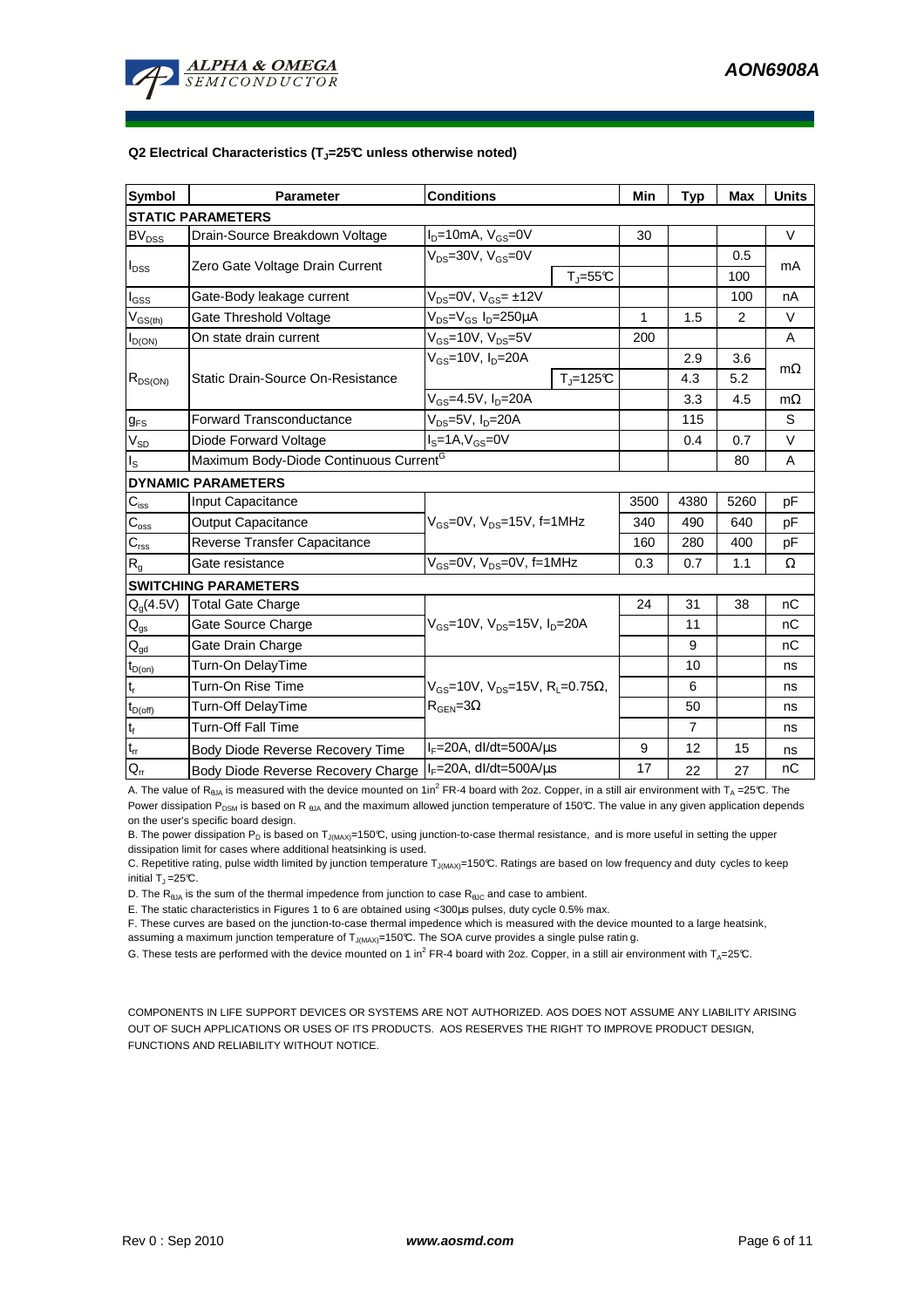

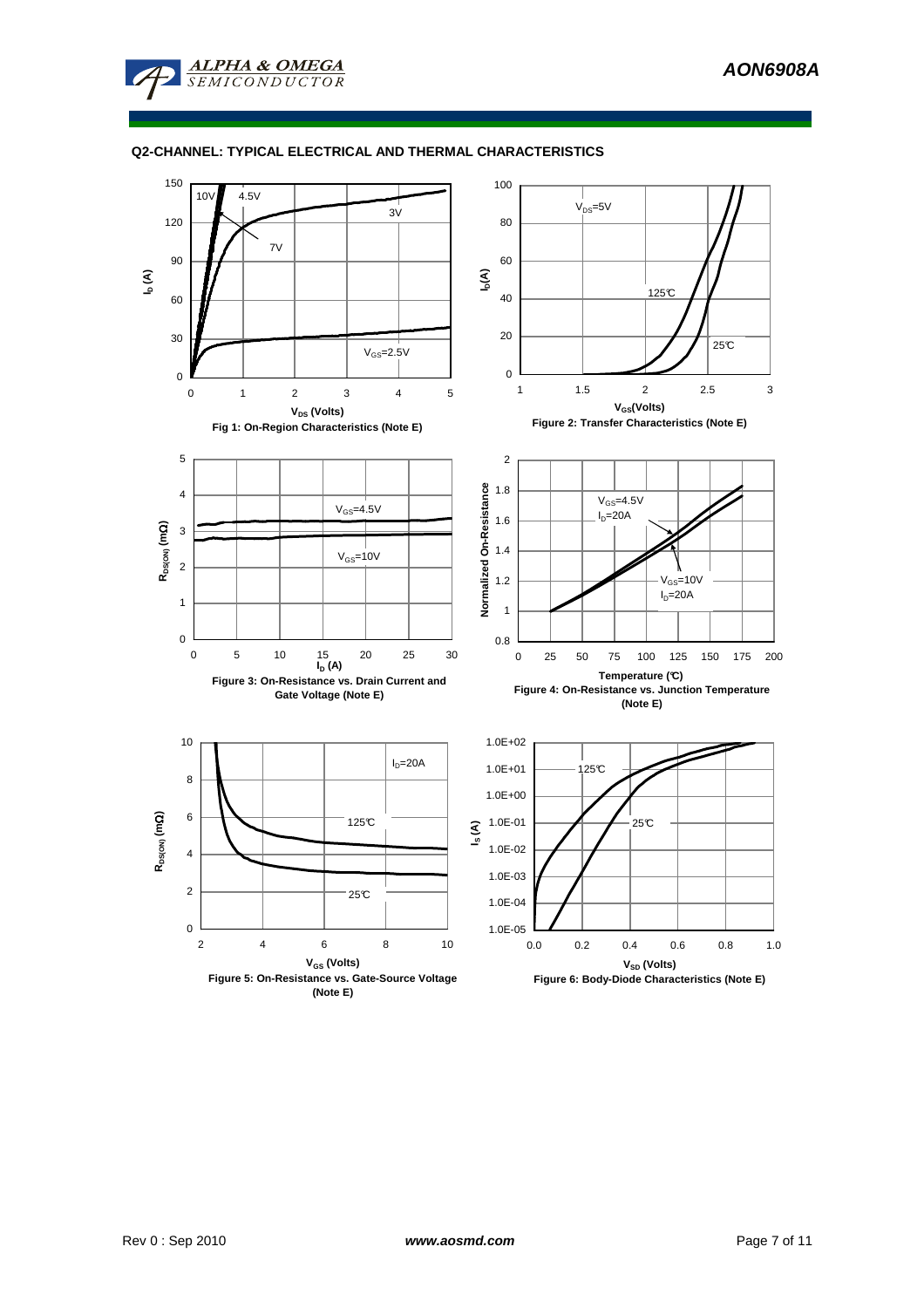



**Figure 11: Normalized Maximum Transient Thermal Impedance (Note F)**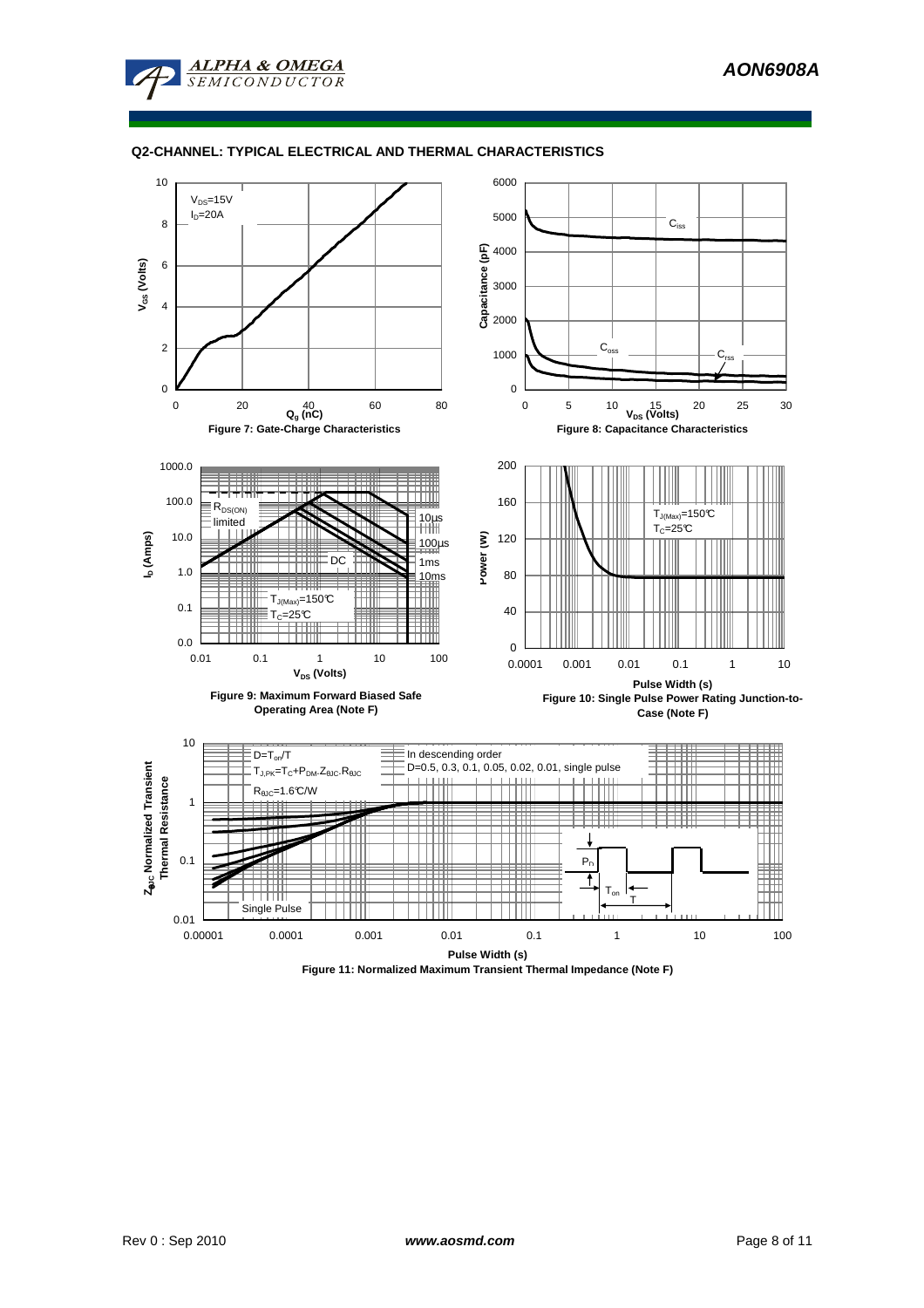



**Figure 16: Normalized Maximum Transient Thermal Impedance (Note H)**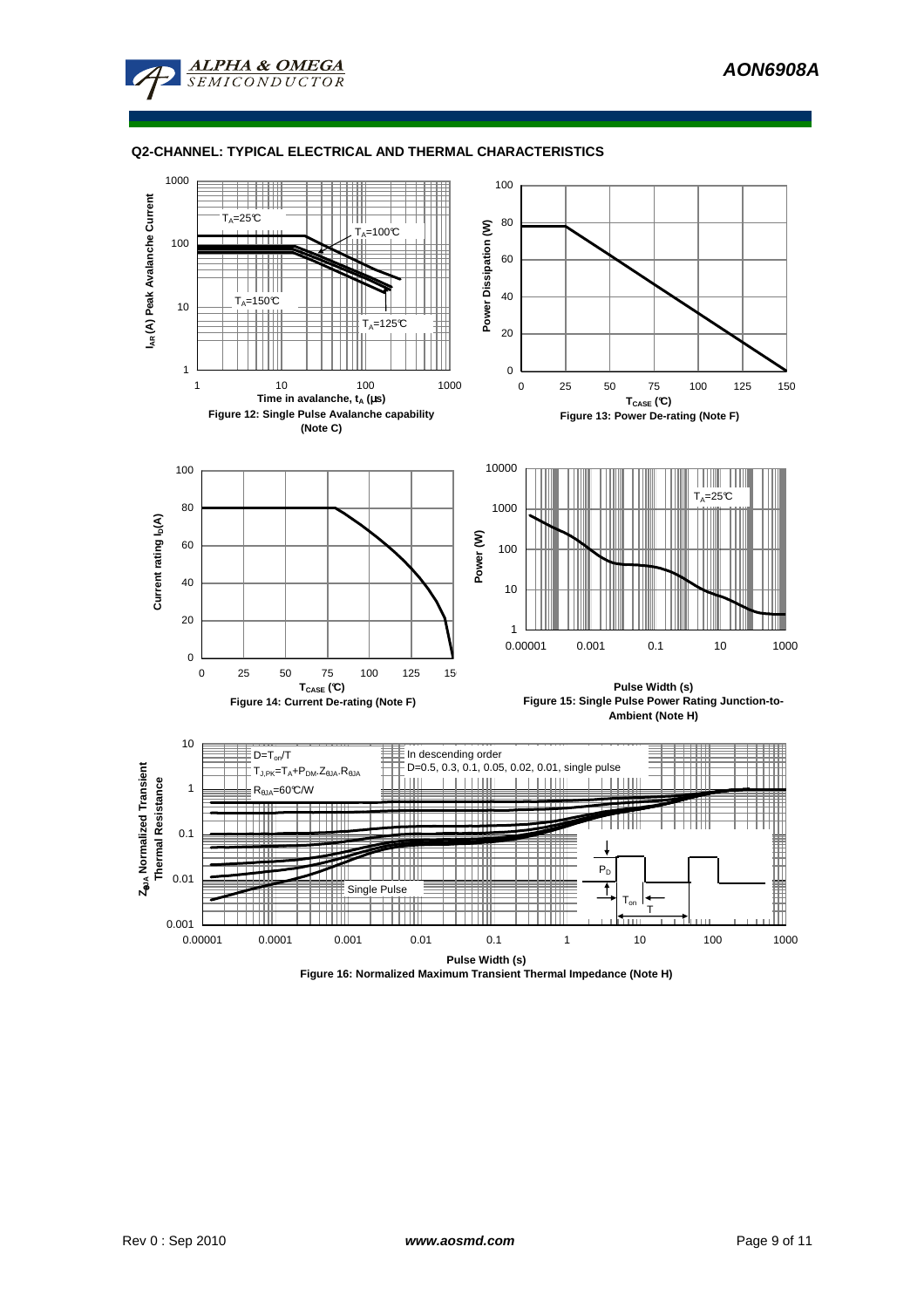